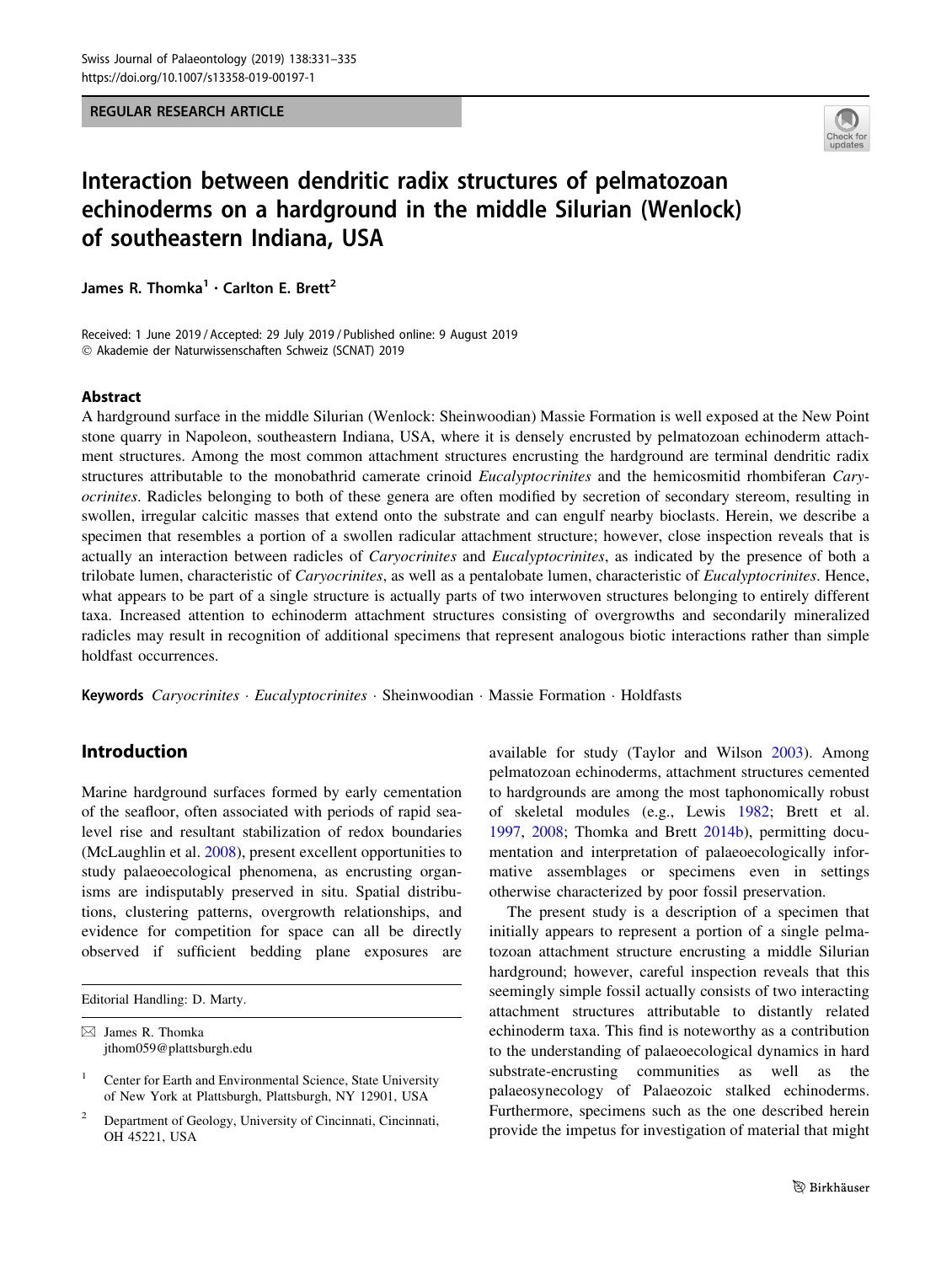otherwise be overlooked as typical and/or uninteresting parts of attachment structures seemingly incapable of yielding palaeosynecological information rather than as evidence for biotic interaction.

#### Locality, horizon, and material

The specimen described herein was recovered from a wellexposed, laterally continuous hardground surface at the northern end of the New Point Stone quarry in Napoleon, Ripley County, southeastern Indiana, USA (N39°12'31.39", W85°18'53.74"; Fig. 1). This surface represents the contact between the basal carbonate lithofacies and the overlying mudstone lithofacies of the middle Silurian (Wenlock: Sheinwoodian) Massie Formation (Brett et al. [2012\)](#page-3-0), a contact that previous workers (e.g., Foerste [1897;](#page-4-0) Frest et al. [2011](#page-4-0)) had recognized as the boundary between the 'middle Osgood limestone' and the 'upper Osgood shale' prior to regional lithostratigraphic revisions. Hardground formation reflects sediment starvation associated with the most rapid rate of relative base-level rise during a third-order stratigraphic sequence (McLaughlin et al. [2008;](#page-4-0) Brett et al. [2012](#page-3-0); Thomka and Brett [2015a\)](#page-4-0).

This hardground has been the subject of several recent studies focusing on the abundant and diverse assemblage of encrusting attachment structures belonging to pelmatozoan echinoderms (Thomka and Brett [2014a,](#page-4-0) [b,](#page-4-0) [2015a](#page-4-0), [b,](#page-4-0) [2017](#page-4-0); Thomka and Motz [2014\)](#page-4-0). To date, 13 holdfast morphologies have been identified, including those attributable to holocystitid and sphaeronitid diploporitans, hemicosmitid rhombiferans, and camerate (as well as potential flexible, cladid, and disparid) crinoids (Thomka and Brett [2015a,](#page-4-0) [2017](#page-4-0)). Some of the most common attachment structures encrusting the Napoleon quarry hardground are dendritic radix structures belonging to the monobathrid camerate crinoid Eucalyptocrinites and the hemicosmitid rhombiferan Caryocrinites (Thomka and Brett [2015a,](#page-4-0) [b\)](#page-4-0).

Although the attachment structures of these two taxa are morphologically similar, they can be distinguished from one another on the basis of lumen size and shape, and



Fig. 1 Location of the study area, the New Point Stone quarry east of Napoleon, Ripley County, Southeastern Indiana, USA. The specimen was collected from a laterally continuous hardground in the northern part of the quarry. Figure from Thomka and Brett [\(2015a,](#page-4-0) fig. 1)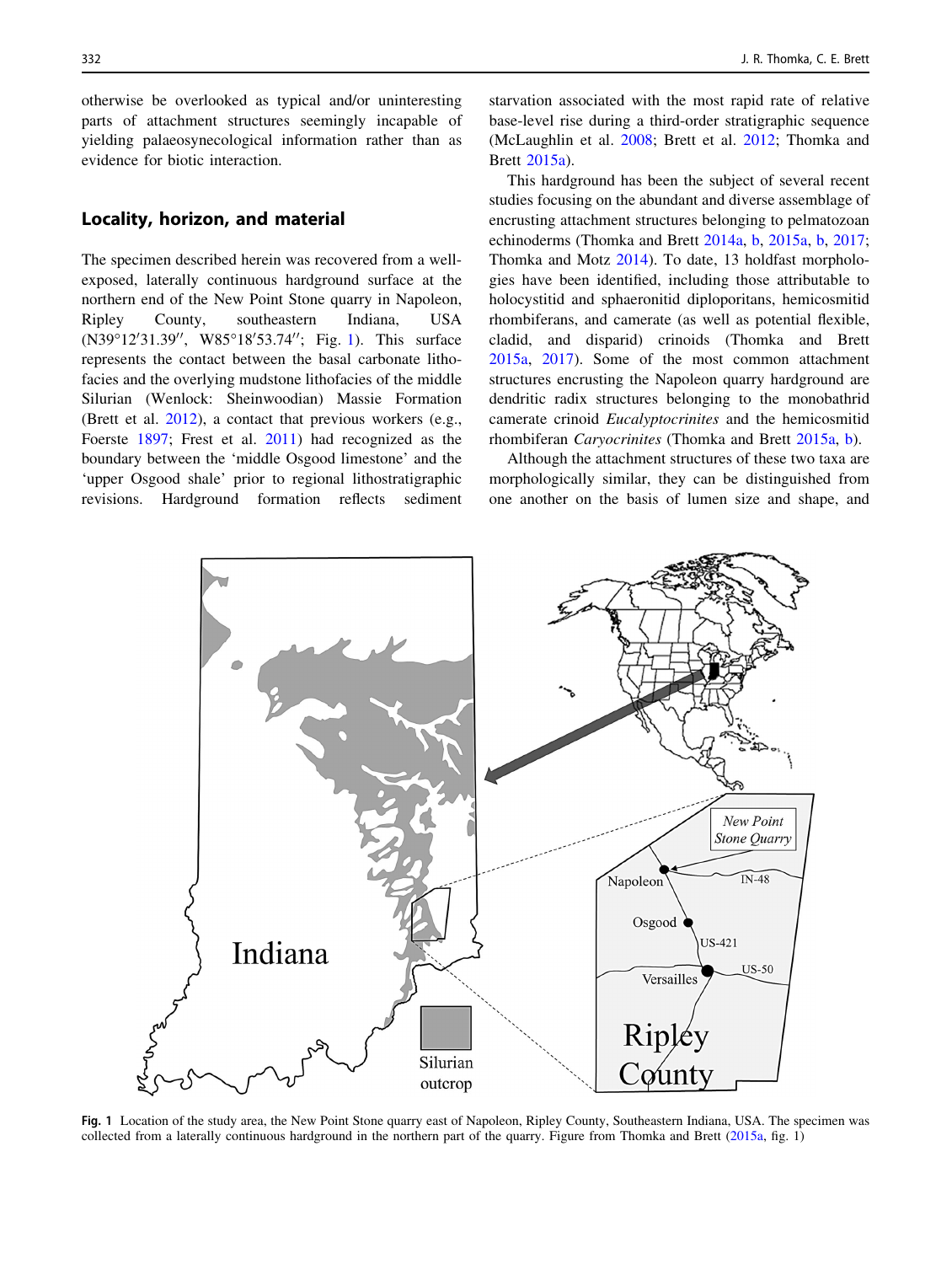<span id="page-2-0"></span>radicular structure. Lumina are trilobate and comparatively large in Caryocrinites, and pentalobate and comparatively small in *Eucalyptocrinites* (Halleck [1973;](#page-4-0) Brett [1981](#page-3-0); Thomka and Brett [2015a](#page-4-0)). Radicles consist of solid rods of undifferentiated stereom with no lumina in Caryocrinites, in contrast to the recognizable lumen-bearing ossicles, often coated in a cortex of secondary stereom, in Eucalyptocrinites (Brett [1978,](#page-3-0) [1981](#page-3-0), [1984](#page-3-0); Thomka and Brett [2015a](#page-4-0), [b](#page-4-0); Plotnick et al. [2016\)](#page-4-0).

#### Description of specimen

The material described herein is reposited in the Cincinnati Museum Center (Cincinnati, Ohio, USA), under specimen number CMC IP82656 (Fig. 2). It consists of a whitecoloured mass of echinodermal skeletal calcite embedded in a light-brown biomicrite matrix. Echinoderm material is oriented parallel to the bedding plane and is strongly cemented to the surrounding sedimentary rock, indicating encrustation of a hardground surface. The upper surface has the appearance of a wide, irregularly rod-like mass—a radicle—with numerous thin, thread-like extensions of calcite extending from both sides of the radicle into immediately adjacent sedimentary rock (Fig. 2A). This structure seemingly represents a portion of one primary branch of a distal radicular attachment structure, with the smaller tendril-like extensions serving to increase surface area of encrustation (Brett [1981](#page-3-0), [1984](#page-3-0); Thomka and Brett [2015a](#page-4-0)). The radicle is knobby and uneven in thickness throughout the visible surface, suggesting development of a coating of secondary stereom, as is commonly observed in attachment structures in both softground and hardground settings (e.g., Brett [1978,](#page-3-0) [1981](#page-3-0), [1984;](#page-3-0) Thomka and Brett [2015a](#page-4-0)).

When viewed in cross-section (Fig. 2b), it becomes apparent that the specimen does not represent a single radicle, but, instead and exceptionally, represents two radicles that were interwoven into one composite structure. This is indicated by the presence of two discrete lumen structures, one with a trilobate lumen (representing Caryocrinites) and the other with a pentalobate lumen (representing *Eucalyptocrinites*). Both radicles have relatively large diameters, reflecting the overgrowth by secondary stereom (Fig. 2b). The *Caryocrinites* radicle is uniformly circular in outline, in contrast to the somewhat crescentshaped outline of the *Eucalyptocrinites* radicle (Fig. 2b); the more irregular shape of the Eucalyptocrinites radicle appears to reflect overgrowth of the Caryocrinites radicle.

Investigation of the smaller branches extending off of the main radicles confirms the identity of this specimen as a composite Caryocrinites–Eucalyptocrinites structure. The branches emanating from the pentalobate lumen-bearing radicle contain minute pentalobate lumina of their own



Fig. 2 Portions of the dendritic radix structures of the hemicosmitid rhombiferan Caryocrinites and the monobathrid camerate crinoid Eucalyptocrinites from the middle Silurian Massie Formation of the Napoleon quarry (CMC IP82656). Radicles from these two pelmatozoans became interwoven into one composite structure. a. View of the upper surface of the specimen, which has the appearance of a single radicle that is swollen with secondary stereom. Scale  $bar = 10$  mm. **b**. Cross-sectional (articular) view of the radicles, with the trilobate lumen of Caryocrinites and the pentalobate lumen of Eucalyptocrinites outlined. The uppermost lobe of the pentalobate lumen appears enlarged due to the angle at which this portion of the specimen is fractured. Note also that the Caryocrinites radicle has a circular outline, in contrast to the more irregular outline of the Eucalyptocrinites radicle. Scale bar  $=$  5 mm. c. Close-up view of some of the branches off of the main axis of the radicles. Those belonging to *Eucalyptocrinites* are characterized by minute pentalobate lumina, whereas those belonging to Caryocrinites are solid, undifferentiated rods of stereom lacking lumina. Scale bar = 2 mm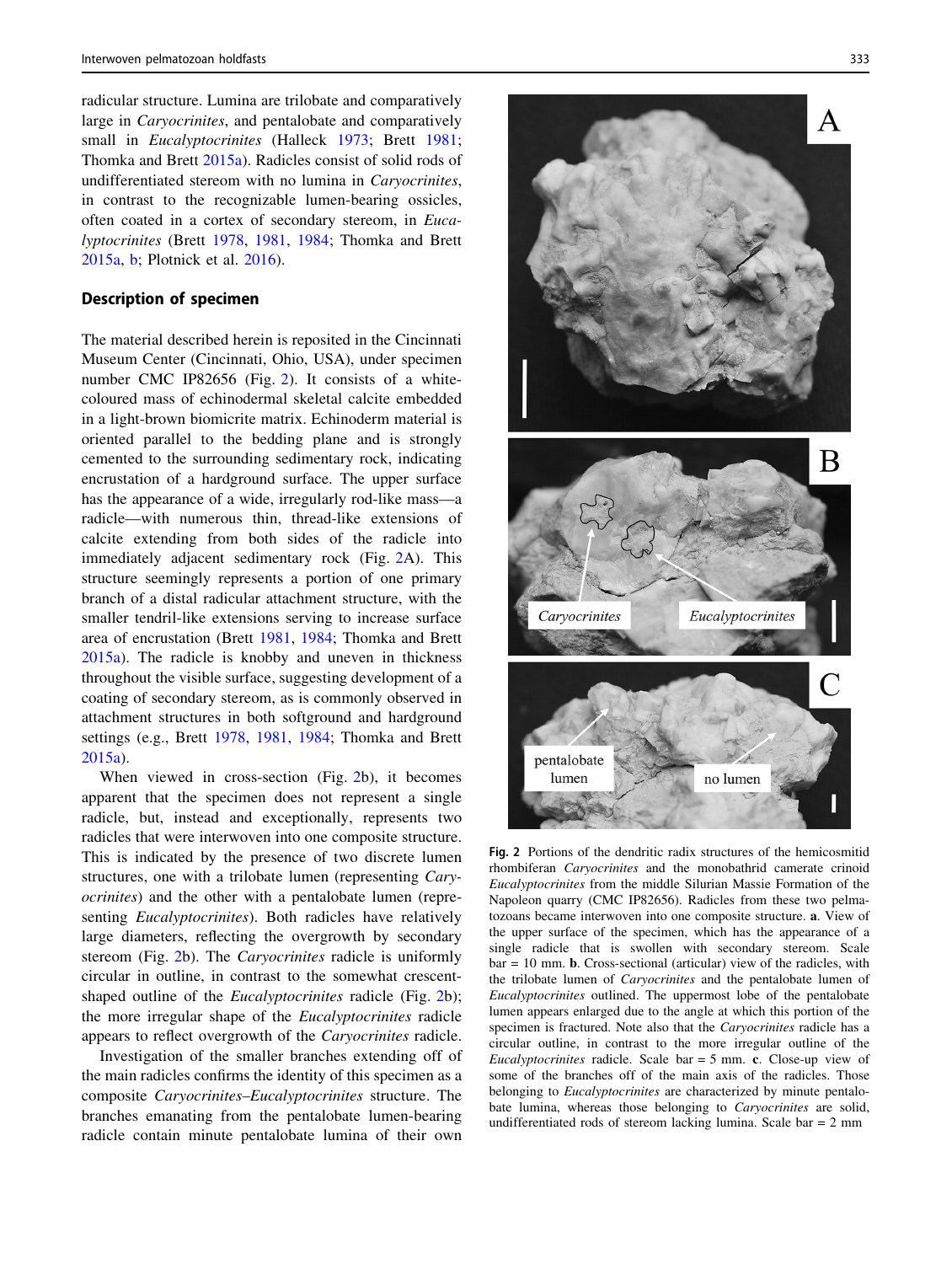<span id="page-3-0"></span>(Fig. [2](#page-2-0)c), as has been documented for Eucalyptocrinites in other studies (Brett 1981, 1984; Thomka and Brett [2015a](#page-4-0); Plotnick et al. [2016](#page-4-0)). The branches extending from the trilobate lumen-bearing radicle contain no lumina and do not appear to be divisible into distinct component ossicles (Fig. [2](#page-2-0)c), as is consistent with the radix structure of Caryocrinites (Brett 1978, 1981; Thomka and Brett [2015a](#page-4-0)). The boundary between these two radicles is not visible on the upper surface of the specimen, testifying to the degree of interpenetration between the stereomic overgrowths produced by these echinoderms.

#### **Discussion**

A number of palaeoautecological relationships have been described from the Napoleon quarry hardground, including those between attachment structure morphology and substrate consistency (Thomka and Brett [2015a](#page-4-0)), and amorphous stereomic overgrowths on holdfasts encrusting fistuliporoid-micrite microbioherms (Thomka and Brett [2015b\)](#page-4-0). Fewer palaeosynecological relationships have been documented, with exceptions including parasitic embedment structures in diploporitan and crinoid thecae, and changes in the outline of discoidal diploporitan holdfasts resulting from competition for space (Thomka and Brett [2014b\)](#page-4-0). This study contributes further information on the nature of interspecific interactions between hard substrateencrusting echinoderms on a densely encrusted surface occupied by a diverse pelmatozoan community.

The fact that the radicles of both echinoderms are expanded and irregularly swollen by secondary stereom indicates that both had to have been alive at the time of interaction and that both were actively engaged in attempts to overgrow the other attachment structure. This evidence of behaviour is discernable from simple encrustation of bioclasts in the sedimentary rock proximate to radicles (e.g., Brett 1978). Competition for space is a possible interpretation of this interaction, as well-developed dendritic radix structures attributable to both Caryocrinites and Eucalyptocrinites (as opposed to attachment structures that are more crustose and bear poorly developed radicles) are only found in poorly sorted, presumably partially sedimentfilled, troughs on the topographically undulating Napoleon hardground (Thomka and Brett [2015a](#page-4-0)). If attachment structures were not directly cemented to the hardground surface itself, increased surface area would be highly beneficial for increasing stability in the rubbly, unstable material partially infilling hardground troughs (Thomka and Brett [2015a\)](#page-4-0). This substrate specificity results in space becoming a limiting factor for these relatively large, laterally sprawling attachment structures (see Brett 1991), and, therefore, might result in competitive interactions

even on hardgrounds that are not so densely encrusted that intense competition would be expected.

In general, pelmatozoan attachment structures represent the most under-studied portion of echinoderm skeletons (e.g., Lewis [1982;](#page-4-0) Donovan et al. [2007;](#page-4-0) Thomka and Brett [2014a,](#page-4-0) [2015a\)](#page-4-0). Although this is somewhat understandable given the need for crown or thecal material to identify pelmatozoans to low taxonomic levels, holdfasts and dististelar structures remain under-utilized in palaeoecological studies. The specimen described herein provides further evidence that consideration of attachment structures can yield valuable and interesting palaeoecological data without requiring exceptional preservation. Rather, the most informative aspect of the present study stems from the fact that this material would likely be completely overlooked as a simple radicle in nearly all studies when it is, in fact, more complex and consists of multiple interacting radicles—belonging to taxa within two different subphyla, no less. Even seemingly simple fossils should not be immediately interpreted as such, especially when the highly dynamic endoskeletons of echinoderms are involved.

Acknowledgements The owners and managements of the New Point Stone quarry at Napoleon, Indiana are thanked for allowing access to the study site. Funding for this study was provided by a Dry Dredgers Paleontological Research Award and a Paleontological Society N. Gary Lane Research Grant to JRT. Assistance in the field was provided by Thomas E. Bantel and Donald L. Bissett of the Dry Dredgers. Curation of the studied specimen was facilitated by Brenda R. Hunda (Cincinnati Museum Center). Previous versions of this article were improved by the constructive reviews by Stephen K. Donovan (NCB-Naturalis) and an anonymous reviewer.

### References

- Brett, C. E. (1978). Attachment structures in the rhombiferan cystoid Caryocrinites and their paleobiological implications. Journal of Paleontology, 52, 717–726.
- Brett, C. E. (1981). Terminology and functional morphology of attachment structures in pelmatozoan echinoderms. Lethaia, 14, 343–370.
- Brett, C. E. (1984). Autecology of Silurian pelmatozoan echinoderms. In M. G. Bassett & J. D. Lawson (Eds.), Autecology of Silurian organisms (pp. 87–120). London: Palaeontological Association. (Special Papers in Palaeontology 32).
- Brett, C. E. (1991). Organism-sediment relationships in Silurian marine environments. In M. G. Bassett, E. D. Lane, & D. Edwards (Eds.), The Murchison Symposium: Proceedings of an International Symposium on the Silurian System (pp. 301–344). London: Palaeontological Association. (Special Papers in Palaeontology 44).
- Brett, C. E., Cramer, B. D., McLaughlin, P. I., Kleffner, M. A., Showers, W. J., & Thomka, J. R. (2012). Revised Telychian-Sheinwoodian (Silurian) stratigraphy of the Laurentian midcontinent: Building uniform nomenclature along the Cincinnati Arch. Bulletin of Geosciences, 87, 733–753.
- Brett, C. E., Deline, B. L., & McLaughlin, P. I. (2008). Attachment, facies distribution, and life history strategies in crinoids from the Upper Ordovician of Kentucky. In W. I. Ausich & G. D. Webster